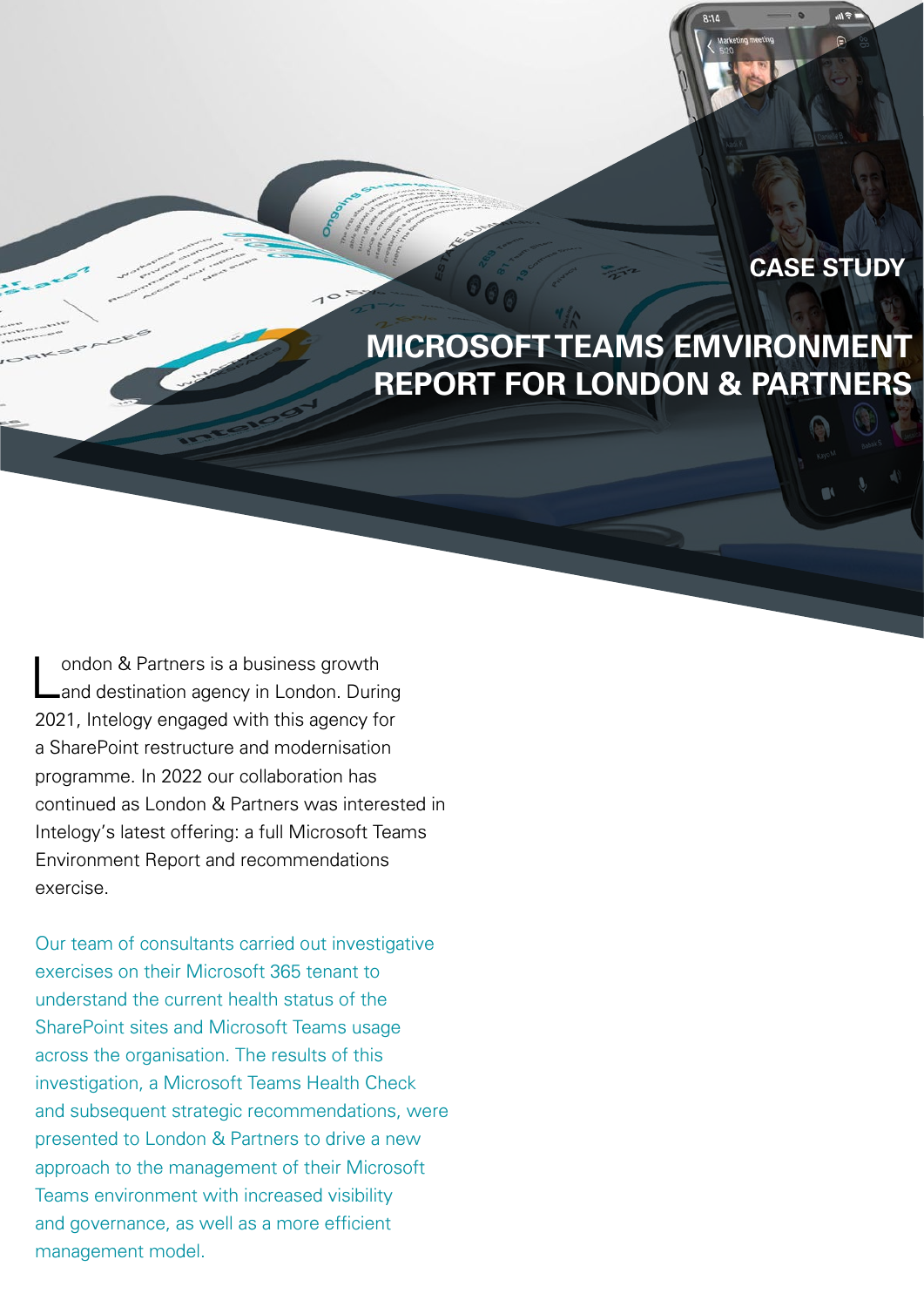### **CHALLENGES**

London & Partners enabled Microsoft Teams during the pandemic in 2020 to support working from home. This was a critical decision to ensure business could continue and people stayed connected with each other. At the time, no longterm Microsoft Teams governance plan was put into place, and as adoption of this collaboration platform started to augment, so did teams sprawl.

There are various challenges that await all organisations when it comes to managing their Microsoft Teams environment and the data within it. For over a year, information has been shared

and stored within the application at London & Partners. It wasn't clear how many inactive teams were clogging up the environment, where information was stored, etc.

More importantly, it was necessary to stay on top of the security of their information within Microsoft Teams and make sure that sensitive content was not revealed to people outside of the agency. The first step to tackle these challenges was Microsoft Teams Health check: a deep dive into the current state of their environment.

# **SOLUTION OVERVIEW**

The first step of this project was to assess the current state of the Microsoft Teams environment. We installed a tool called Orchestry on the tenant and let it run in the environment as a general scan for a couple of days. Once this was complete our consultants used the tool to analyse the data in the dashboards to identify critical areas and build a report with actionable workspace insights.

All the data was shared with London & Partners in a clear Microsoft Teams Environment Report and accompanying presentation where we reported on the different aspects of a Microsoft Teams environment. We were able to immediately present our recommendations and strategies to regain control of the critical areas.